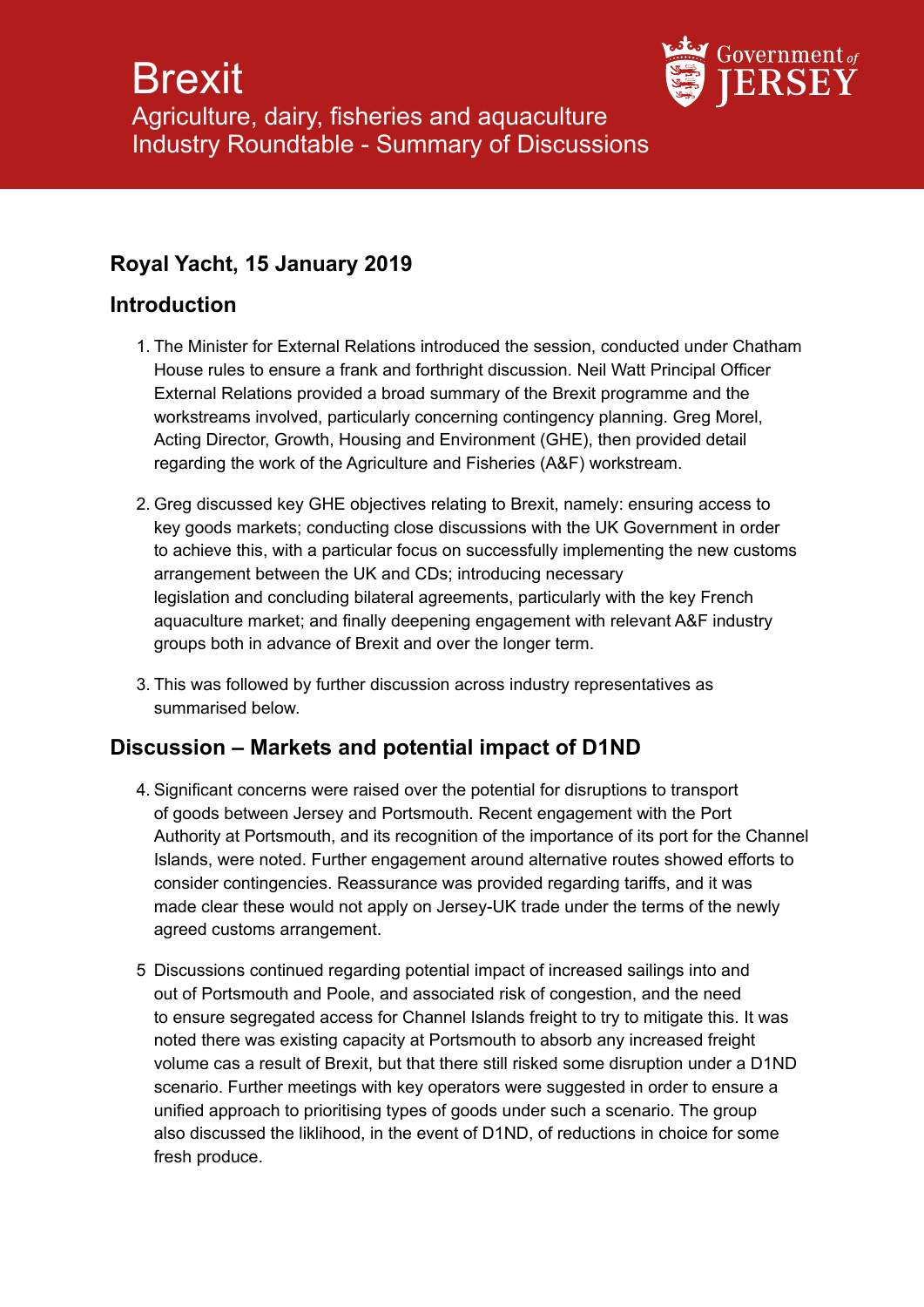# **Brexit** Agriculture, dairy, fisheries and aquaculture Industry Roundtable - Summary of Discussions



- 6. The need to start increasing imports in the weeks ahead, in advance of a D1ND on 29 March, given the ongoing lack of political clarity regarding the Brexit outcome in the UK was raised. This is particularly relevant for livestock and the dairy industry, where disruptions to imports of animal feed could have major impacts especially on levels of milk production. Capacity to deal with such a surge in imports was discussed and not considered a major concern, as there was potential to increase use of LoLo and spare RoRo capacity, and surges of this kind are not unusual for Jersey, including in the lead up to Christmas.
- 7. Government of Jersey representatives confirmed that work was currently being undertaken to ensure provision was made for vulnerable individuals on the island, with a view to drawing up a programme to support those unable to afford to take precautions ahead of any impact on the availability and price of food essential for health.
- 8. The issue of fuel, particularly gas supply and potential disruptions was also discussed. It was highlighted that maintenance of such supplies form part of the Critical Natural Infrastructure Brexit plan, and that thorough examinations of relevant supply chains had been carried out. Further emergency planning exercises would be held to consider potential issues. Ability by suppliers to provide fuel from both France and the UK would significantly help mitigate risk in event of D1ND.

## **Trade Opportunities**

9. Recent media reports of 40% rise in goods prices in event of D1ND was discussed, although the need for caution concerning claims regarding impacts of Brexit outcomes was highlighted in response. While this presents obvious challenges, it was also noted that there are potential opportunities, as increased import costs could help boost drive to "buy local" campaigns. Further, goods exports from Jersey could become more attractive for UK importers in this scenario given continued tariff-free flow of goods under the customs arrangement.

## **Fisheries/Aquaculture**

10. The issue of tariffs was identified as a major concern for the aquaculture industry, with 80% of produce sold in Europe (mostly France). Particular concern was raised regarding potential new tariffs of 10% for importing mussel seed, and 9% for oyster seed, as well as potential impact of import tariffs on bait for the capture fisheries sector, all of which are largely imported from France. This could lead to significantly increased costs. It was further noted that sales into Europe could also attract a tariff, rendering relevant exports less competitive.